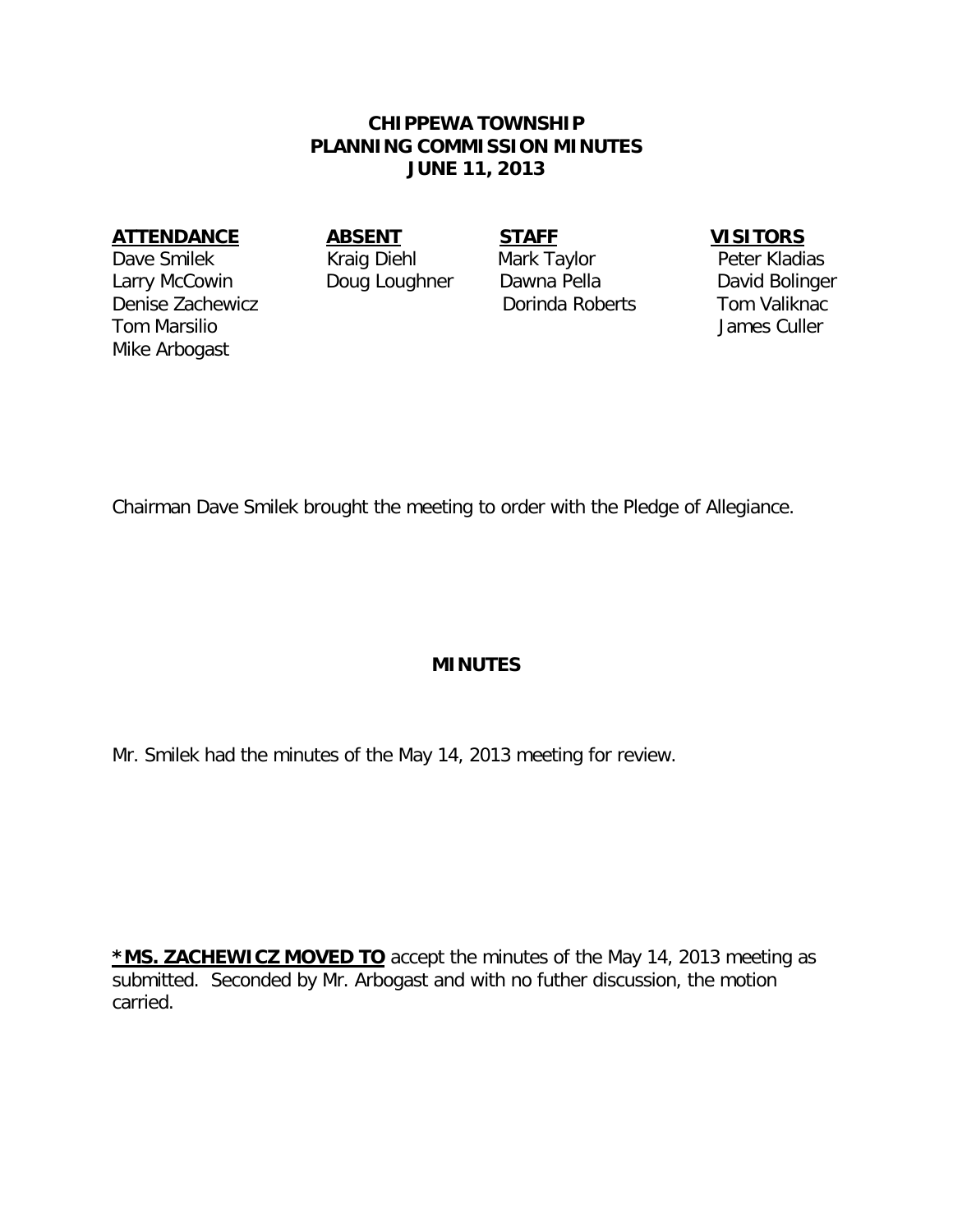## **ITEMS FOR DISCUSSION**

**1. Kladias'Laurel Hollow LD –** Mr.Peter Kladias was in attendance to field any questions the Planning Commission had in reguard to the Proposed Final Development Plan – Review #2. Mr. Kladias stated that they had re-submitted the drawings starting their first submittal at the end of May and came back with some response items that needed addressed. With that being said there are still some outstanding items. The development contains three 4-unit buildings.

Mr. Bolinger commented that they would need a HOP to put drain pipes in along  $37<sup>th</sup>$ Street Ext. and for access to the property.

Mr. Culler from Michael Baker recommended meeting with regulatory groups that will be providing services to the development. The applicant also needs to get DEP and Conservation districts approvals.

Mr. Kladias' group will provide an easement drawing for the storm water facilities and is to include underground retention basins, and also need to include statement on the drawing that pertains to the responsibility of OM.

Although it's not required, Mr. Taylor does not have a problem recording the Land Development Plan.

Mr. Kladias stated that those will be rental properties and the rent would be in the \$900 - \$1000 a month range. Mr. Kladias is hopeful to get started before late August.

**MS. ZACHEWICZ MOVED TO** recommend to the Supervisors approval contingent that everything is addressed on Mr. Culler's letter dated June  $10<sup>th</sup>$ , 2013. Seconded by Mr. Marsilio, the motion carried unanimously.